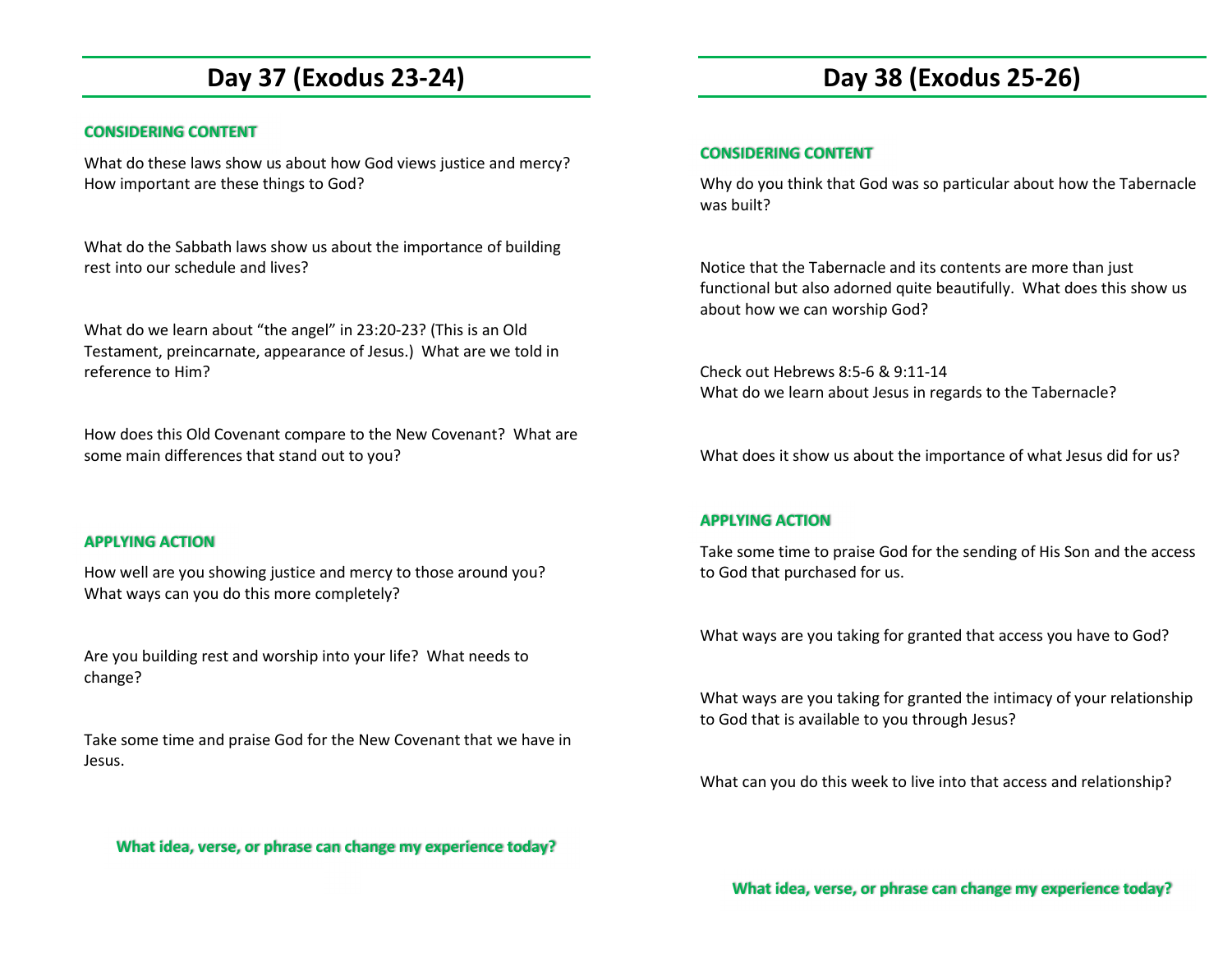## **Day 39 (Exodus 27-28)**

### **CONSIDERING CONTENT**

What is the significance of having the names of the tribes represented on the priest's garments? What does this show us about their responsibilities?

We are told that Jesus is our High Priest. How are we comforted know our names are engraved and worn over His heart as He intercedes on our behalf?

What do you think the significance is that the priest wore a plate that was engraved with "Holy to the Lod" on it? What do we learn about the necessity of being wholly set apart to God?

### **APPLYING ACTION**

What does it look like to be wholly devoted to God?

In what ways do you need to set your life more fully apart to God?

In what ways has God gifted you to create? How are you using those abilities for Christ and His kingdom?

**What idea, verse, or phrase can change my experience today?** 

## **Day 40 (Exodus 29-30)**

#### **CONSIDERING CONTENT**

With the amount and variety of burnt sacrifices happening what do you think would have been the smells of the Tabernacle?

What would the smell of fire and burning flesh remind the people about the seriousness and consequence of their sin?

Why such severity when it comes to following the commands about how these articles are to be built and used?

What does that show us about the importance of how we worship God?

### **APPLYING ACTION**

In what ways do sin today still bring death and destruction?

What is an area of your life that you need to sacrifice to God? How will this help bring peace and relationship instead of destruction and death?

When it comes to how you are worshiping God are you more concerned with what He desires from us or how the church is catering to what you desire?

How can you engage more deeply in worship of God this week?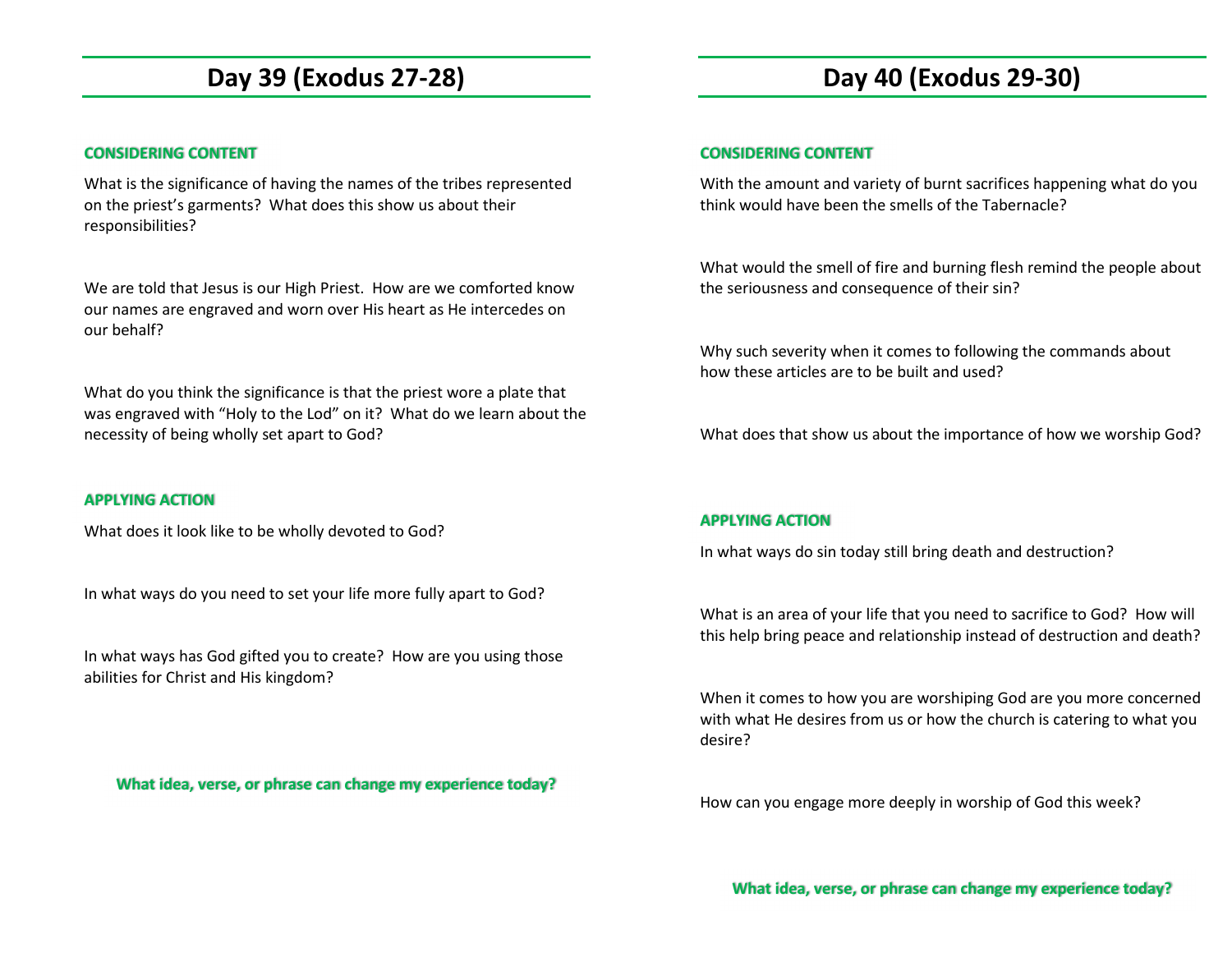## **Day 41 (Exodus 31)**

### **CONSIDERING CONTENT**

How do we see the creativeness of God come out in this chapter?

What do we learn about God's desire to have things done with beautifully and artistically?

What is the intent behind the giving of the Sabbath? Who was it specifically given to?

### **APPLYING ACTION**

In what ways to we see Christians using their creativity to honor and worship God?

In what ways can you use your talents for the Kingdom of God?

What are some ways you can encourage a Christian you know to use their creativity for Jesus?

How does this honor God and His creativity?

**What idea, verse, or phrase can change my experience today?** 

# **Day 42 (Exodus 32-33)**

### **CONSIDERING CONTENT**

In what ways did the people think they were worshiping the true God?

What does this show us about the importance of worshiping in a way that is prescribed by God?

What happens when we decide to do what we want instead of what God has asked?

What do we learn about God and His prerogative to enact judgment? What ways did he judge the sin of these people?

## **APPLYING ACTION**

What are some ways our culture seeks to "worship" God in a way that he does not condone?

What is our guide for worship? What can we look to know what God desires of us?

Are you looking to Scripture to show you how to worship or are you following something or someone else?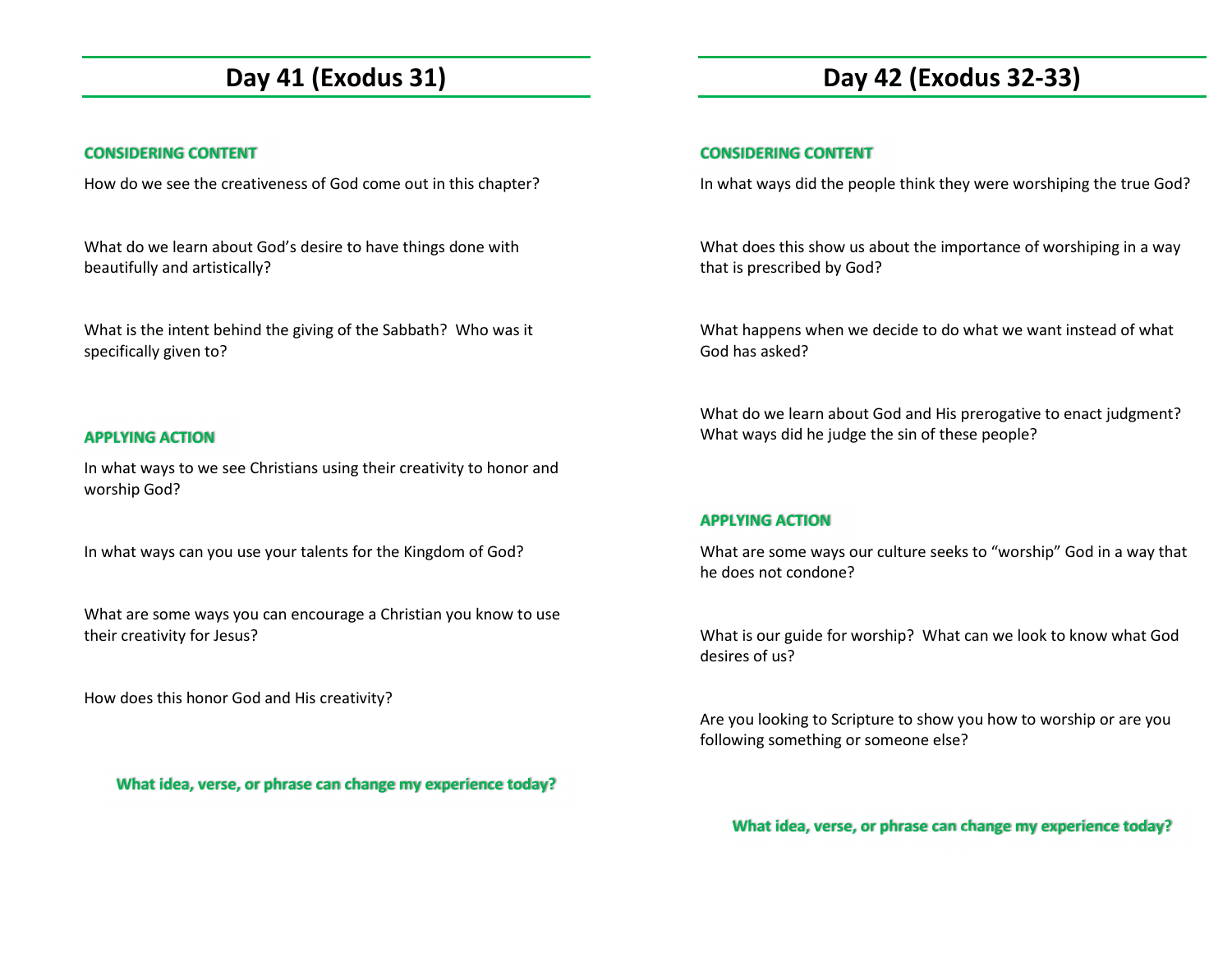# **Day 43 (Exodus 34-36:7)**

### **CONSIDERING CONTENT**

How do we see the Gospel in 34:5-7?

How is this revelation of the character of God different than the gods of the people in the land that the Israelites would encounter?

How do we see Gods desire for "face to face" relationship in these verses?

How do we see God utilizing craftsmen and artisans in His worship? What does this show us about God and how He wants to be worshiped?

### **APPLYING ACTION**

Why is it important that we see the Gospel carry throughout the entirety of the Bible?

What does your "face to face" time with God look like? What needs to happen to see intimacy grow in your relationship?

How are you using your artistic gifts or encouraging others to use their gifts in the service and worship of our God? How might you be able to do this better?

#### **CONSIDERING CONTENT**

Considering these specifications were already given in ch. 25-31 what do you think God is communicating by including them again?

We see that the people built it exactly as God specified. What does that show us about the importance of living obediently?

Why is it vital that we are careful to keep God as the authority in our life of how we live and worship?

#### **APPLYING ACTION**

What is an area of your life that you have not keep under the authority of God? How can you fix that? What needs to happen today to make things right with God?

What are some other things that might be acting as an authority in your life? Maybe it's the influence of family, friends or culture.

How can we correct our thinking and allow God to more completely be our authority?